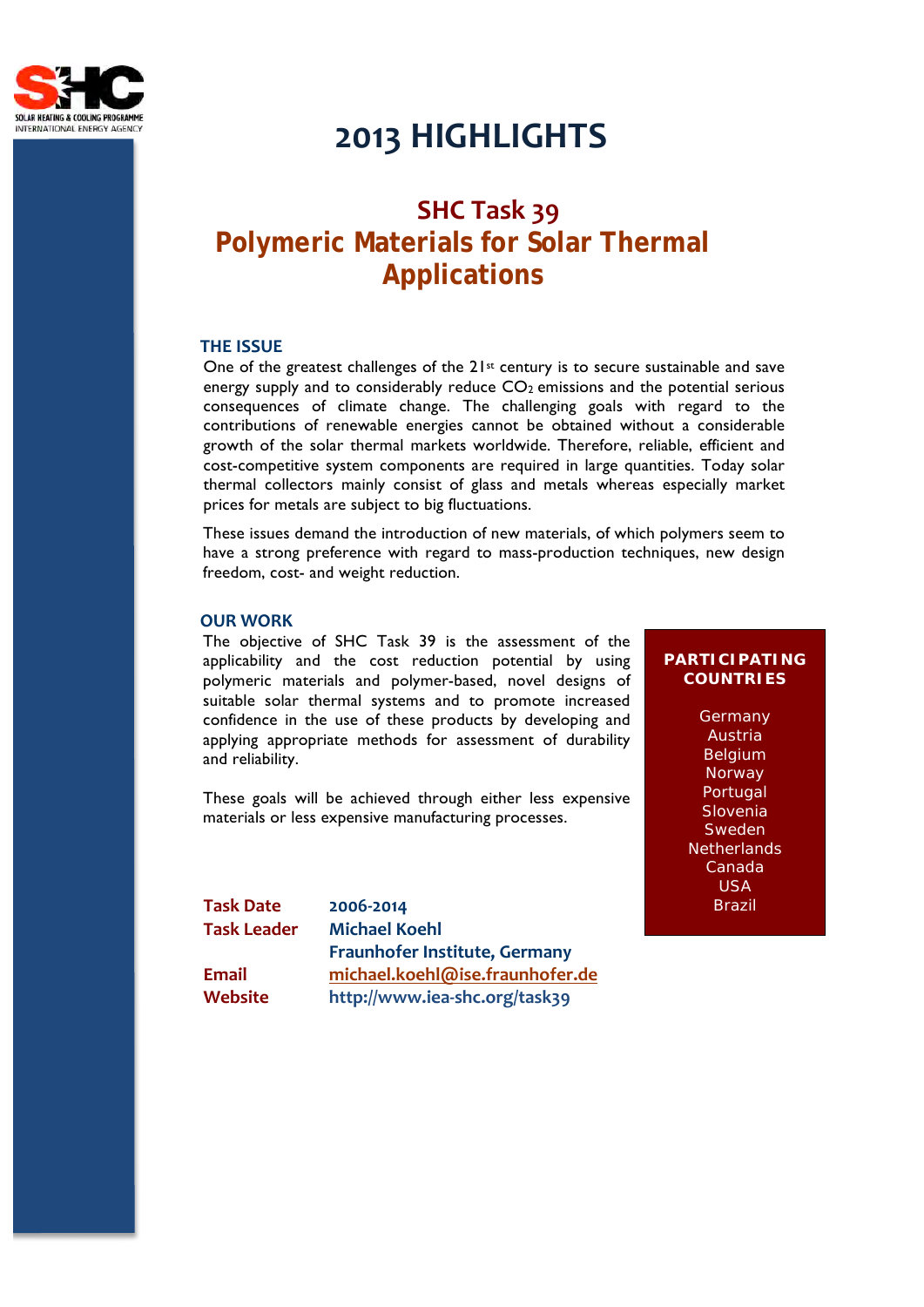#### **KEY RESULTS OF 2013**

# **On the Road to a New Generation of Solar Thermal Energy Systems**

**Task 39 Exhibition at SHC 2013 in Freiburg, Germany, September 23-25, 2013**

In September, SHC Task 39 showcased innovative polymeric products and research projects at the SHC 2013

conference in Freiburg, Germany. While the conference was taking place inside the halls of Freiburg's concert hall, participants and passers-by had the opportunity to look at novel polymeric solutions for solar thermal applications that were showcased on a 14-meter long truck in front of the conference venue. Next to polymeric collectors and thermosiphon systems from Magen Eco Energy, the companies Aventa AS, Roth, Enerconcept, Consolar and Kompetenzzentrum Holz GmbH showcased pioneering solar thermal collectors for building integration, polymer based air collectors, collector storage tanks and innovate wood plastic composites (WPC). Additional information on current research activities was provided by associated Task 39 research institutes and partners like Fraunhofer ISE, SWT Stuttgart, PCCL and the University of Leoben as



well as Sunlumo. The Task 39 exhibition was the first of its kind to put selected polymeric components on stage and was well received by the international conference audience. The success of the event shows the great interest of the community in novel solutions for cost-reduction and design and is to be seen as an important step in the promotion of polymeric products with the potential to shape the future of solar thermal energy systems. In order to maintain the good publicity, the concept will be continued in 2014, when the latest developments and prototypes are shown at the Gleisdorf Solar 2014 Conference in Gleisdorf, Austria.

More information: http://task39.iea-shc.org/task-39-exhibition.



# **Workshop on Innovative System Configurations Task 39 experts discuss components for all-polymeric solar thermal systems**

With the aim to demonstrate that polymeric materials for solar thermal applications are not only wishful

thinking but already reality, Task 39 organized a workshop on the topic in March 2013. In the frame of the 15th expert's meeting, four expert groups discussed different system configurations with commercially available polymeric components, also taking into account suitable dissemination and PR strategies. Discussed was the efficient assembly of an all-polymeric standard DHW system, a thermosiphon system for sunny regions and a scalable solar thermal system. Concrete proposals for the realization were worked out. The



results will be published in Task 39 Information Sheets at the end of the project in autumn 2014.